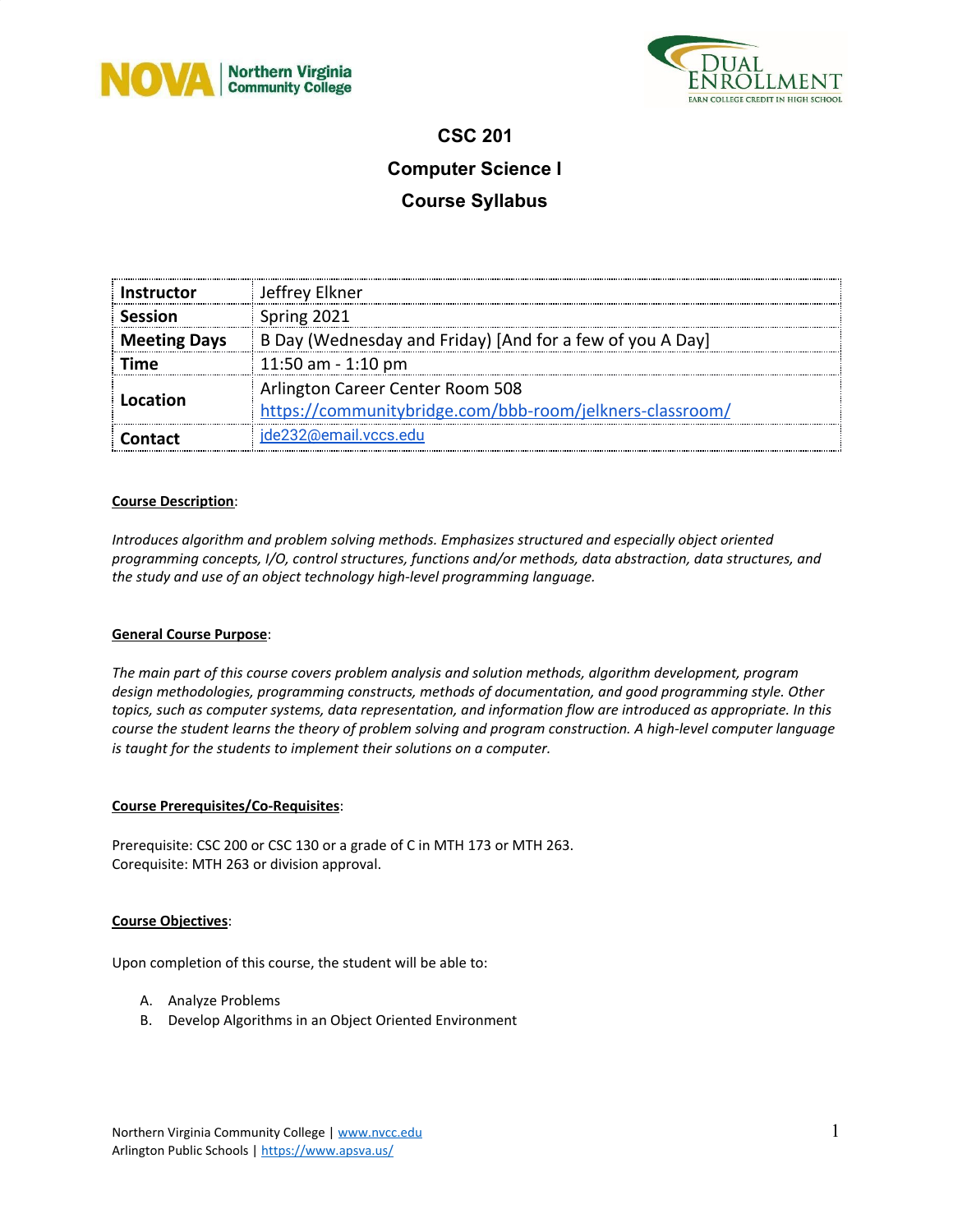



## **CSC 201**

## **Computer Science I**

## **Course Syllabus**

### **Major Topics to be Included**:

- I. Review of algorithm theory and structured programming
	- A. Program design
	- B. Program logic
	- C. Modularity: Functions / methods and information passing
		- 1. Call-by-value
		- 2. Overloading
- II. Object Oriented Programming
	- A. Objects and classes
	- B. Object initialization
	- C. Memory allocation
	- D. Encapsulation and data hiding
	- E. Inheritance
	- F. Polymorphism
	- G. Abstract Classes
- III. Input / output
	- A. File I/O
	- B. Text files
	- C. Binary files
	- D. Object serialization
- IV. Data structures
	- A. Sequences
	- B. Maps and sets
	- C. Arrays
- V. Event Model
	- A. Event driven programming
	- B. Containers and widgets
	- C. Layout strategies
- VI. Optional Topics

### **Required Instructional Materials:**

- *● Head First Java, 2nd Edition*
- *● Head First Android Development*

### **Course Credit**: 4 Credits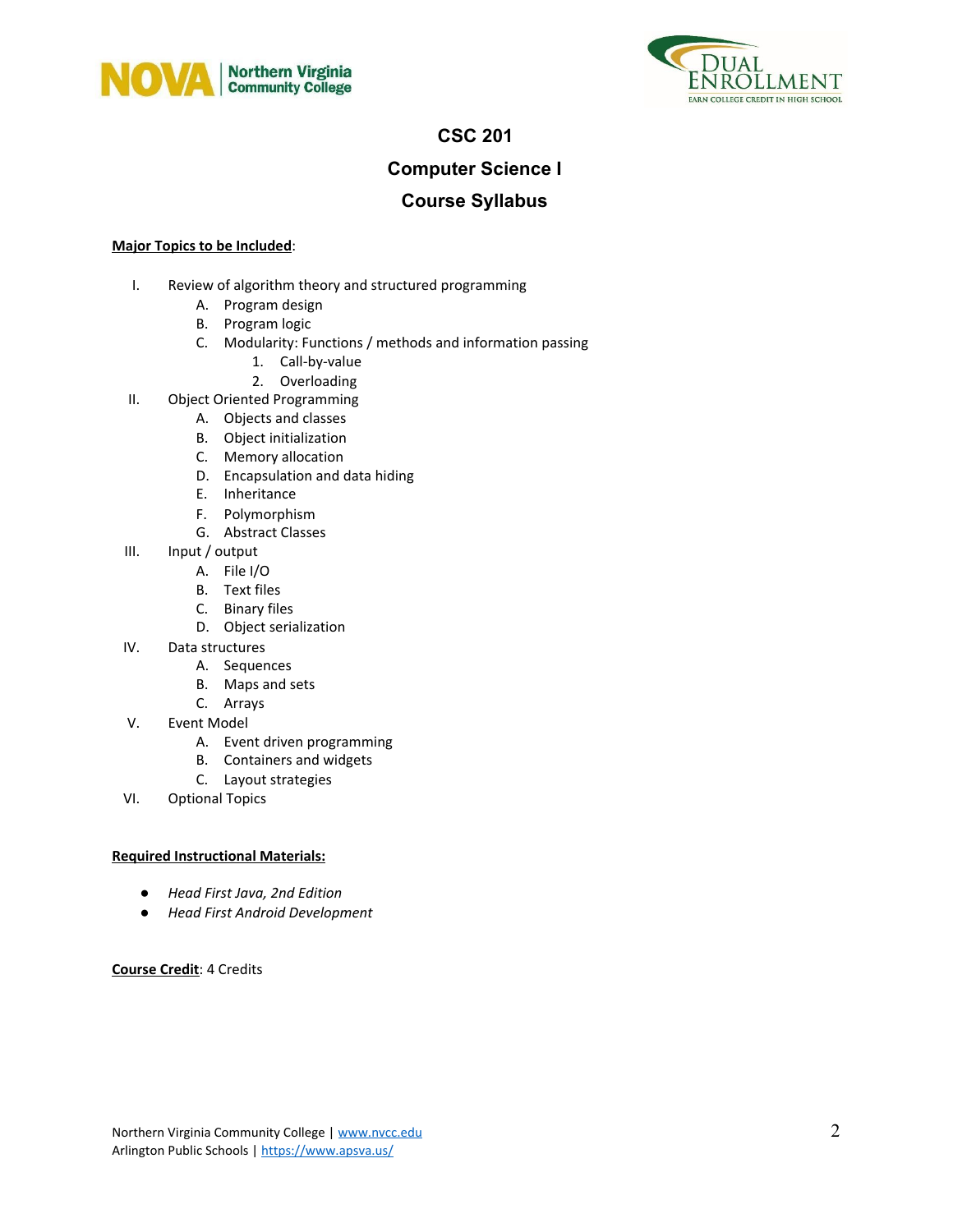



# **CSC 201 Computer Science I Course Syllabus**

### **Policies**:

### **I. Expectations**

- a. Introduction to Computer Science I is a rigorous, college level course that will require sustained and consistent engagement from students.
- b. An average of 90 minutes of homework will be assigned for each 90 minutes in class. We will be utilizing a flipped classroom learning environment, where the lecture portion of the course material will be viewed individually at home *before* class meets, and class time will be used for collaborative engagement and discussion.
- c. "Mini quizzes" at the beginning of class will be used to be sure homework readings and practice have been completed. To be successful in this class, students will be expected to be prepared for these quizzes when they arrive in class.

### **II. Grading Policies**

- a. Grading Scale
	- A= 100 90 B= 89 80 C= 79 70 D=69 60 F= 59 and below
- b. Students will receive a weekly cumulative letter grade that will incorporate daily quizzes, tests, projects, and presentations. These weekly evaluations can be challenged by the student, *but only during the week immediately following when the evaluation is given*.
- c. The average of the weekly evaluations will make up 70% of the final grade, with the course final exam making up 30%.
- d. In cases where district grading policies conflict with college grading policies, the high school and college grades may differ; this may include assignment/test retakes, extended assignment due dates, capped minimum grade allowed, among other such district policies.
- e. It is important that students check their final NOVA grades in Blackboard as soon as the course(s) completed.

### **III. Course Policies**

### **a. Academic Integrity**

- **i.** The College does not tolerate academic dishonesty. Students who are not honest in their academic work will face disciplinary action along with any grade penalty the instructor imposes. Procedures for disciplinary measures and appeals are outlined in the Student Handbook (<http://www.nvcc.edu/students/handbook/>). In extreme cases, academic dishonesty may result in dismissal from the College.
- **ii. Plagiarism**: is the act of appropriating passages from the work of another individual, either word for word or in substance, and representing them as one's own work. This includes any submission of written work other than one's own. In short, plagiarism means using the exact words, opinions, or factual information from another person without giving that person credit. Students who are not honest in their academic work will face disciplinary action along with any grade penalty the instructor imposes. For more information about student academic integrity: <https://www.nvcc.edu/curcatalog/policies/integrity.html>*.*
- **b. Disabilities**